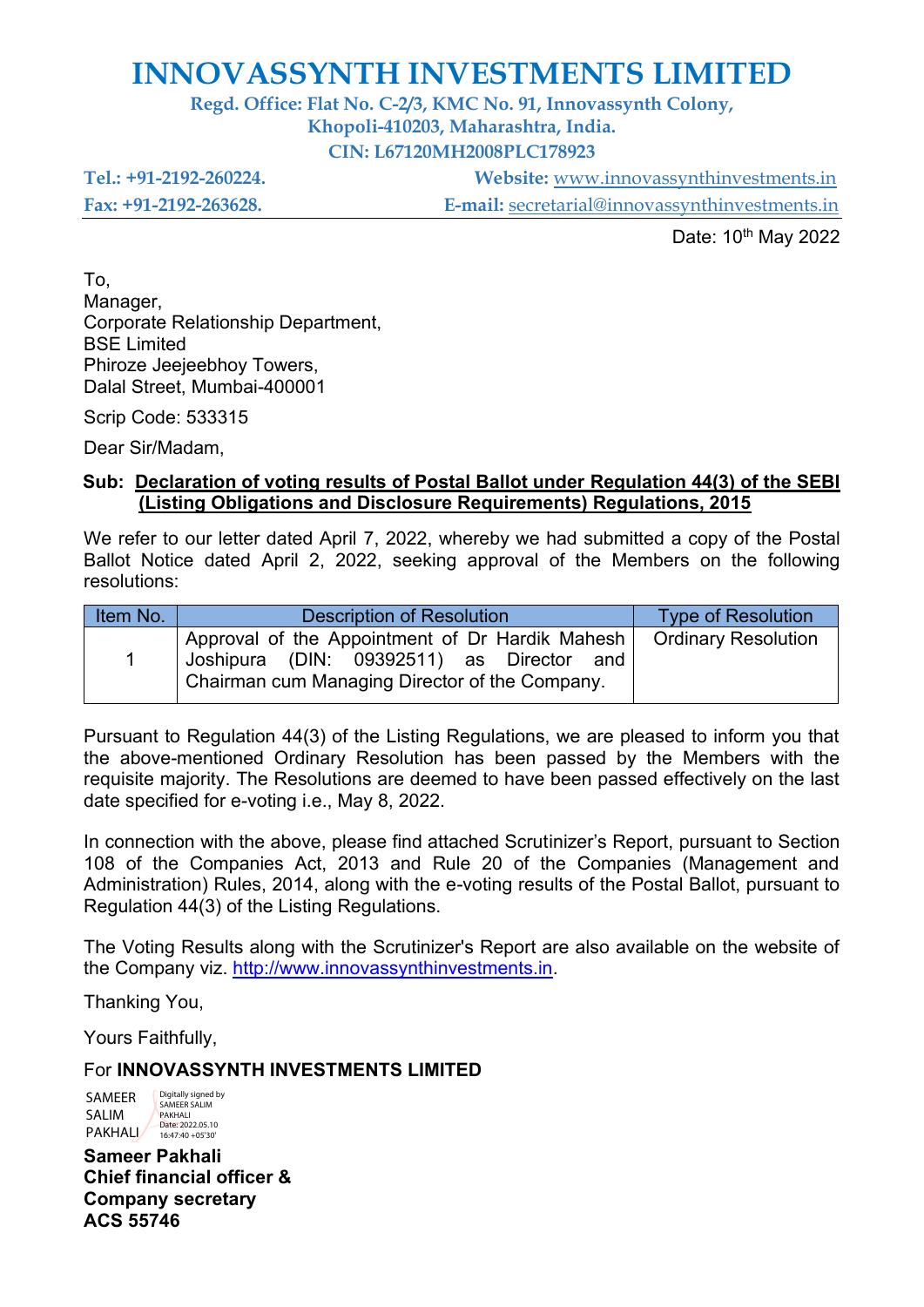#### INNOVASSYNTH INVESTMENTS LIMITED

| Total number of shareholders on record date(04.04.2022)                                                                         |                       |                                                          |              |                                                                                                                                               | 28790                                                    |         |                      |                                                             |  |  |  |
|---------------------------------------------------------------------------------------------------------------------------------|-----------------------|----------------------------------------------------------|--------------|-----------------------------------------------------------------------------------------------------------------------------------------------|----------------------------------------------------------|---------|----------------------|-------------------------------------------------------------|--|--|--|
| No.of shareholders present in the meeting either in person or through proxy:<br><b>Promoters and Promoter Group:</b><br>Public: |                       | Not applicable (Resolution passed through Postal Ballot) |              |                                                                                                                                               |                                                          |         |                      |                                                             |  |  |  |
| No.of shareholders attended the meeting through Video Conferencing:                                                             |                       |                                                          |              |                                                                                                                                               | Not applicable (Resolution passed through Postal Ballot) |         |                      |                                                             |  |  |  |
| <b>Promoters and Promoter Group:</b><br><b>Public:</b>                                                                          |                       |                                                          |              |                                                                                                                                               |                                                          |         |                      |                                                             |  |  |  |
| <b>Resolution required: Ordinary</b>                                                                                            |                       |                                                          |              | 1 APPROVAL OF THE APPOINTMENT OF DR. HARDIK MAHESH JOSHIPURA (DIN: 09392511) AS DIRECTOR<br>AND CHAIRMAN CUM MANAGING DIRECTOR OF THE COMPANY |                                                          |         |                      |                                                             |  |  |  |
| Whether promoter/promoter group are interested in the agenda/resolution                                                         |                       |                                                          | lNo          |                                                                                                                                               |                                                          |         |                      |                                                             |  |  |  |
| Category                                                                                                                        | <b>Mode of Voting</b> | No. of shares No. of votes<br>held                       | polled       | % of votes polled on<br>outstanding shares                                                                                                    | No. of votes - in No. of votes<br>favour                 | against | on votes polled      | % of votes in favour  % of votes against on<br>votes polled |  |  |  |
|                                                                                                                                 |                       | 1                                                        | $\mathbf{2}$ | 3                                                                                                                                             | 4                                                        | 5       | 6                    | $\overline{7}$                                              |  |  |  |
|                                                                                                                                 |                       |                                                          |              | $(3)=[(2)/(1)]*100$                                                                                                                           |                                                          |         | $6 = [(4)/(2)]$ *100 | 7= [(5)/(2)]*100                                            |  |  |  |
| Promoter and Promoter Group                                                                                                     | <b>E-VOTING</b>       | 8803738                                                  | 8803738      | 100                                                                                                                                           | 8803738                                                  |         | 100                  |                                                             |  |  |  |
| Promoter and Promoter Group                                                                                                     | PHYSICAL              |                                                          |              |                                                                                                                                               |                                                          |         |                      |                                                             |  |  |  |
| Promoter and Promoter Group                                                                                                     | Postal ballot if any  |                                                          |              |                                                                                                                                               |                                                          |         |                      |                                                             |  |  |  |
|                                                                                                                                 | <b>Total</b>          | 8803738                                                  | 8803738      | 100                                                                                                                                           | 8803738                                                  |         | 100                  |                                                             |  |  |  |
| <b>I</b> Public-Institutions                                                                                                    | <b>E-VOTING</b>       | 942012                                                   |              |                                                                                                                                               |                                                          |         |                      |                                                             |  |  |  |
| <b>I</b> Public-Institutions                                                                                                    | <b>PHYSICAL</b>       |                                                          |              | $\Omega$                                                                                                                                      |                                                          |         |                      |                                                             |  |  |  |
| <b>I</b> Public-Institutions                                                                                                    | Postal ballot if any  |                                                          |              | $\Omega$                                                                                                                                      |                                                          |         |                      |                                                             |  |  |  |
|                                                                                                                                 | <b>Total</b>          | 942012                                                   | U            | ŋ                                                                                                                                             | n                                                        | n       |                      |                                                             |  |  |  |
| Public-Non-institutions                                                                                                         | E-VOTING              | 14532285                                                 | 589762       | 4.06                                                                                                                                          | 340742                                                   | 249020  | 57.78                | 42.22                                                       |  |  |  |
| Public-Non-institutions                                                                                                         | PHYSICAL              |                                                          |              | $\Omega$                                                                                                                                      |                                                          |         |                      |                                                             |  |  |  |
| <b>I</b> Public-Non-institutions                                                                                                | Postal ballot if any  |                                                          |              | ∩                                                                                                                                             |                                                          |         |                      |                                                             |  |  |  |
|                                                                                                                                 | <b>Total</b>          | 14532285                                                 | 589762       | 4.06                                                                                                                                          | 340742                                                   | 249020  | 57.78                | 42.22                                                       |  |  |  |
| <b>Total</b><br>24278035                                                                                                        |                       | 9393500                                                  | 38.69        | 9144480                                                                                                                                       | 249020                                                   | 97.35   | 2.65                 |                                                             |  |  |  |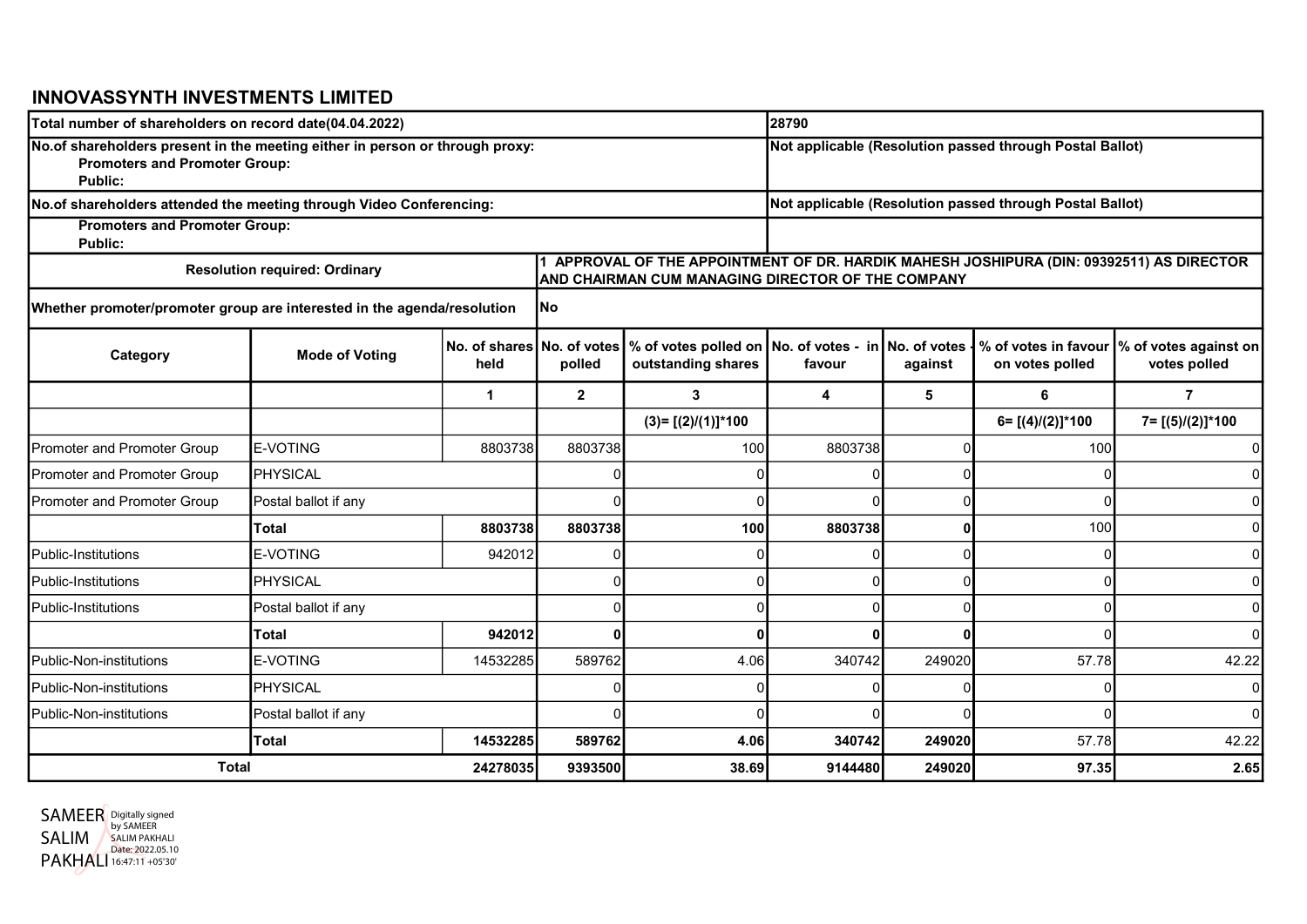# **Miket S. Bahuva & Co.**

**Practicing Company Secretary**

#### **Report of Scrutinizer for Voting on Postal Ballot**

*[Pursuant to Section 108 read with 109 of the Companies Act, 2013 and Rule 20 of the Companies (Management & Administration) Rules, 2014, as amended]*

To,

The Chairman, **Innovassynth Investments Limited** Flat No. C-2/3, KMC No. 91, Innovassynth Colony, Khopoli, Raigarh – 410 203

#### **Dear Sir/Madam,**

I, Miket Shashikant Bahuva, Proprietor of M/s. Miket S. Bahuva & Co., Practicing Company Secretary, was appointed as the Scrutinizer by the Board of Directors of Innovassynth Investments Limited ("the Company") to scrutinize the postal ballot process and vote cast by remote voting through Postal Ballot in respect of the resolution set out in the Postal ballot notice dated 2<sup>nd</sup> April, 2022 pursuant to provisions of Section 108, 110 of the Companies Act, 2013 ('the Act') read with Rule 20 and 22 of the Companies (Management and Administration) Rules, 2014, as amended, read with General Circular No. 14/2020 dated April 8, 2020, General Circular No. 17/2020 dated April 13, 2020, General Circular No.22/2020 dated June 15, 2020, General Circular No. 33/2020 dated September 28, 2020, General Circular No. 39/2020 dated December 31, 2020, General Circular No. 10/2021 dated June 23, 2021 and General Circular No. 20/2021 dated December 8, 2021, issued by Ministry of Corporate Affairs ("MCA"), (hereinafter referred to as "MCA Circulars") and the Regulation 44 of the Securities and Exchange Board of India [Listing Obligations and Disclosure Requirements] Regulations, 2015 [SEBI LODR Regulations], as amended.

Members" approval was sought for the following Business:

#### **1. Approval of the Appointment of Dr. Hardik Mahesh Joshipura (DIN: 09392511) as Director and Chairman cum Managing Director of the Company. (Ordinary Resolution).**

The Management of the Company is responsible to ensure compliance with the requirements of the Companies Act 2013 and rules made thereunder read with the MCA Circulars and SEBI LODR Regulations relating to remote e-voting on the resolution contained in the notice of Postal Ballot. My responsibility as a scrutinizer for the remote e-voting is restricted to ensuring that the e-voting processes are conducted in a fair and transparent manner and to making a Scrutinizer's Report of the votes cast "*in favour*" or "*against*" the resolution contained in the Postal Ballot notice, based on the reports generated from the e-voting platform / system provided by the National Securities Depository Limited ("NSDL"), the authorized agency to provide e-voting facilities, engaged by the Company.

The Notice dated 2<sup>nd</sup> April, 2022 along with a statement setting out material facts under Section 102 of the Act as confirmed by the Company were sent through electronic mode to those Members whose e-mail addresses were registered with the Company/Depositories.

The Members of the Company holding equity shares on the record date ("Cut off" date) of 4<sup>th</sup> April, 2022 were entitled to vote on the resolution as contained in the Notice.

**Office Address:** B-39, Patel Shopping Centre, Chandavarkar Road, Borivali (West), Mumbai – 400 092 **Landline**: 022 6699 1704 | **Mobile**: 9820443993 | **Email** - miket@miketsbahuva.com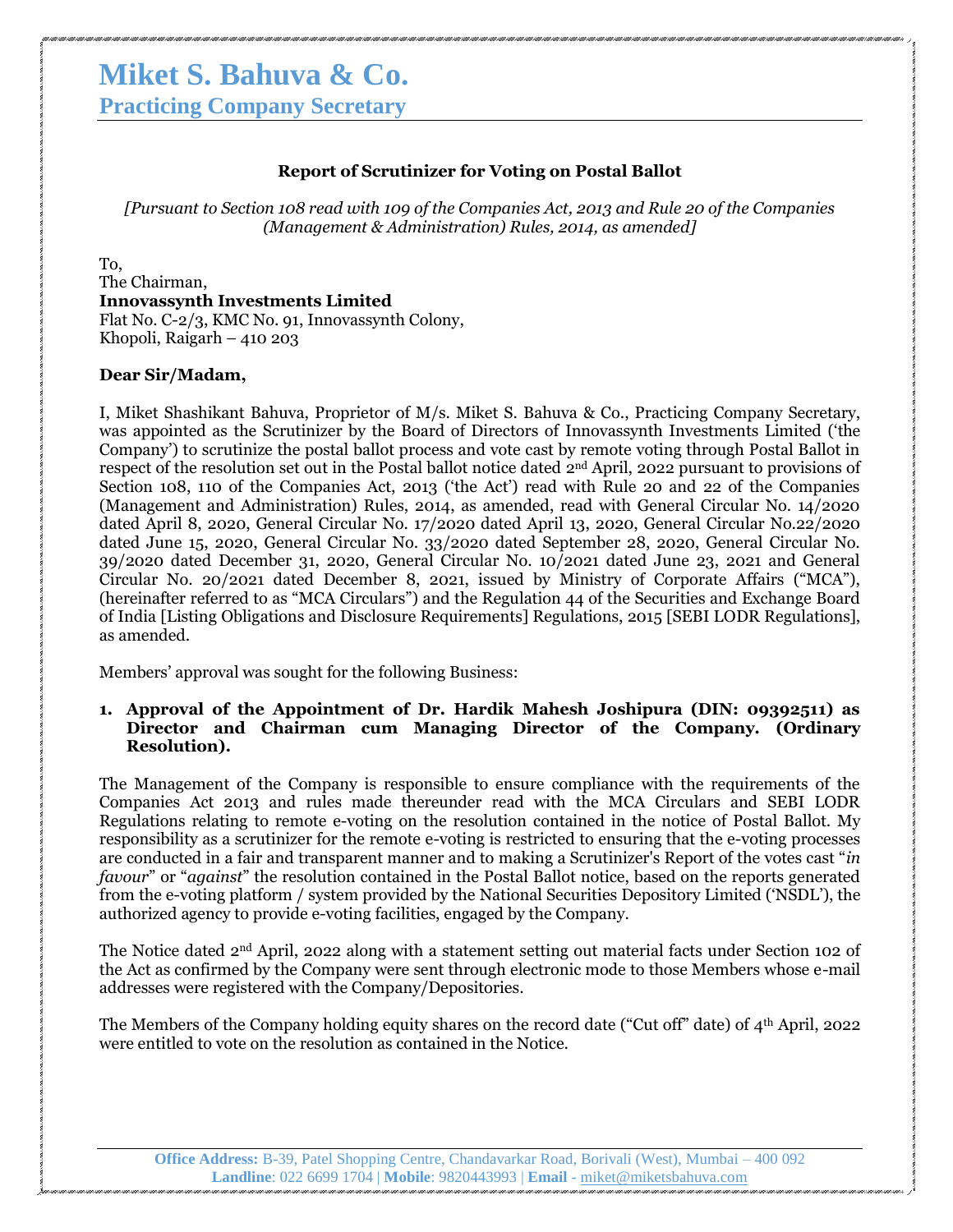## **Miket S. Bahuva & Co.**

**Practicing Company Secretary**

In this regard, I hereby submit my report as under:

- 1. The Company had availed of the e-voting facility offered by National Securities Depository Limited ("NSDL"), for conducting the postal ballot.
- 2. The remote e-voting period commenced on Saturday, 9<sup>th</sup> April, 2022 at 9.00 a.m. and ended at 5.00 p.m. on Sunday, 8th May, 2022 and the NSDL e-Voting module, was disabled thereafter.
- 3. The votes cast under the remote e-voting facility were thereafter unblocked and counted.
- 4. I have scrutinized and reviewed the votes cast through remote e-voting based on the data downloaded from the NSDL e-voting system.
- 5. The particulars of all the electronic votes cast by the Members through remote e-voting have been recorded in the separate registers maintained for the purpose.
- 6. The result of the voting by Postal Ballot through remote e-voting is as per the annexure attached herewith.

#### **Recommendation:**

Based on the appended results, I report that the Resolution as set out in the Notice of Postal Ballot, dated April 02, 2022, has been passed with the requisite majority. The Chairman may accordingly declare the result of the voting.

Thanking you,

Yours faithfully,

**For Miket S. Bahuva & Co. Practicing Company Secretary Unique Code No.: I2015MH1356900**

**Miket Shashikant Bahuva** *Proprietor FCS No. : 7651 CP No: 15472* Unique Document Number: **F007651D000295323**

**Place:** Mumbai **Date:** 10<sup>th</sup> May, 2022

SAMEER | Digitally signed SALIM PAKHALI 16:48:00 +05'30' by SAMEER SALIM PAKHALI Date: 2022.05.10

> **Office Address:** B-39, Patel Shopping Centre, Chandavarkar Road, Borivali (West), Mumbai – 400 092 **Landline**: 022 6699 1704 | **Mobile**: 9820443993 | **Email** - miket@miketsbahuva.com